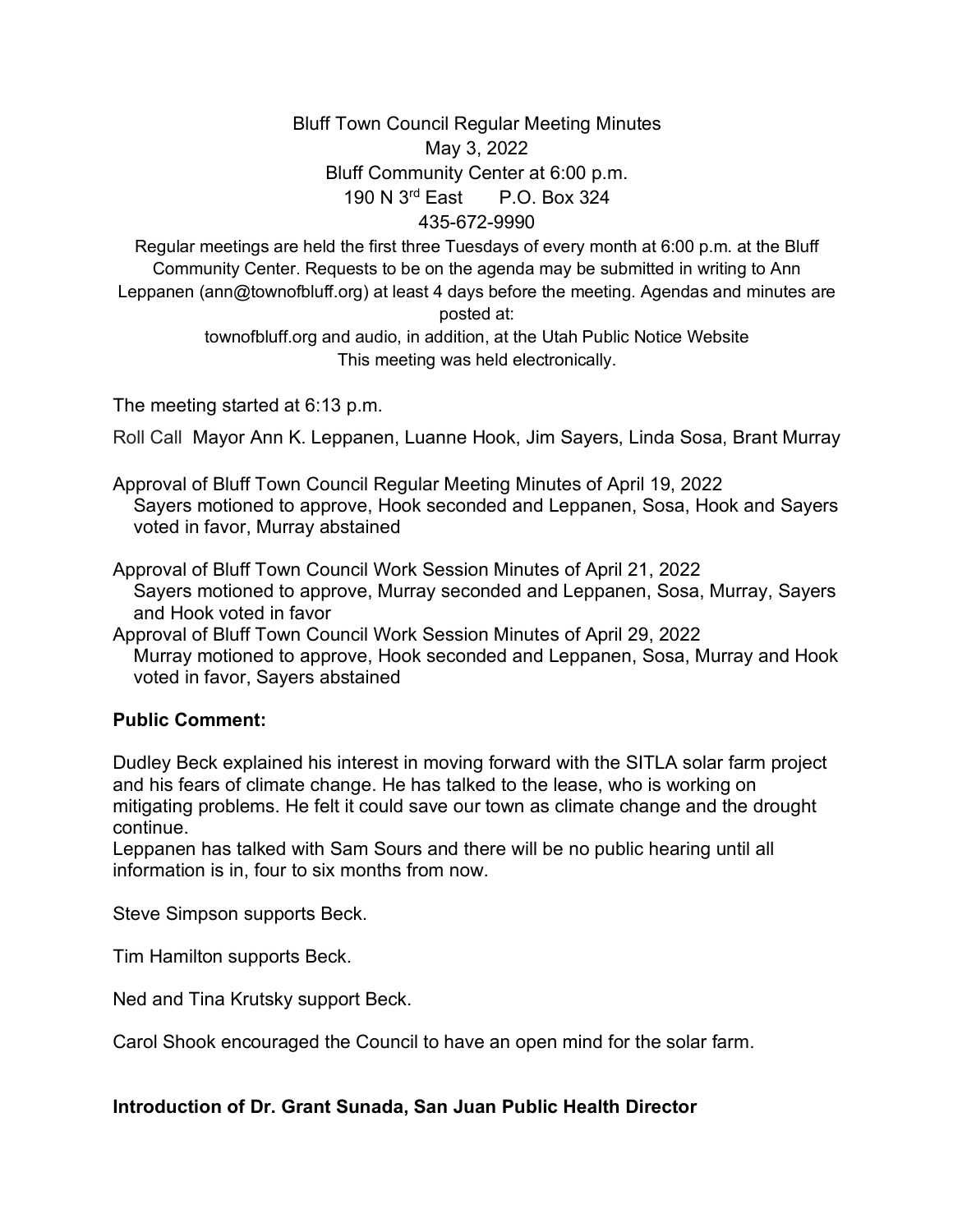Leppanen expressed gratitude for Dr. Sunada's working with us, sending us more detailed information and quickly answering our questions. Dr. Sunada noted the town had mobilized quickly and networked with him and the Health Dept. to get the mobile testing unit. He pointed out Lois Young has been very helpful serving on the Public Health Board. He mentioned the importance of acting as a team, pooling resources, and checking in on each other. He applauded Utah Navajo Health Services for quickly mobilizing. Murray thanked him for his responsiveness to the town. Tim Hamilton asked if we should be concerned about a resurgence, he said it is not impacting Utah hospitals and he is closely watching the numbers. He encouraged getting boosted. Leppanen thanked him for coming and talking to us.

### **Unfinished Business**

# **1. Update on Priority Telecommunications Application and Cards (Hook)**

Hook has ordered more cards for the Council, Fire and EMTs. She tried a test of the system and reported it was basic and it worked.

### **2. Report on CCC Design Review Team Meeting on May 3, 2022 and Discussion of Grant Received by Utah Dine Bikeyah (Sayers/Murray)**

Sayers reported that he and Murray met today with Woody and Damian and discussed requiring Dave Conine to make clarifications on the Grant from NDN to bring it into compliance. Leppanen said the grant has an attachment with it and we need to see it. Conine has not been able to find it. They discussed a joint checking account, a job description for a project manager, trash removal from Helgerson Property Management, weed control and a request for a recycling location. Cooper Fire Control from Farmington is sending an estimate for the fire-suppression system. Sosa pointed out the need for exact policy for the checking account.

### **3. Update on Dark Sky Activities in Bluff on April 26, 28, and 30, 2022 (Leppanen/Murray); Update on Dr. John Barentine's Response to Consulting on Dark Sky Work (Leppanen)**

On the 26<sup>th</sup> Leppanen, Murray and ten others walked through the Historic District looking at lights. The owners of the houses had been asked for permission in advance. Sarah Burak and Amanda Podmore can measure lighting for residents and make suggestions. On the 28th Leppanen and for others did light measurement. On the 30<sup>th</sup> Hook reported about 20 people attended the telescope activity. Leppanen reported Dr. Barentine could do a one day visit to Bluff for about \$3,000 or for less money we could ask him to check our ordinance and answer some of our questions and then we could vote on the ordinance. Sayers motioned to do the second option, Murray seconded, and Leppanen, Sosa, Murray, Sayers and Hook voted in favor. We will vote on the ordinance after Dr. Barentine reviews it.

### **4. Status of Community Development Block Grant Application and 2nd Public Hearing (Sayers/Leppanen)**

Leppanen thanked Sayers for attending this required meeting in SLC in her place. The purpose of the meeting was to ensure participants receive the direction, coaching and clarity needed to complete projects. Leppanen is the project manager and is working on the Environmental Review The second public hearing is May  $17<sup>th</sup>$  at 5:30 p.m.

## **5. Report on ARPA Reporting (Leppanen)**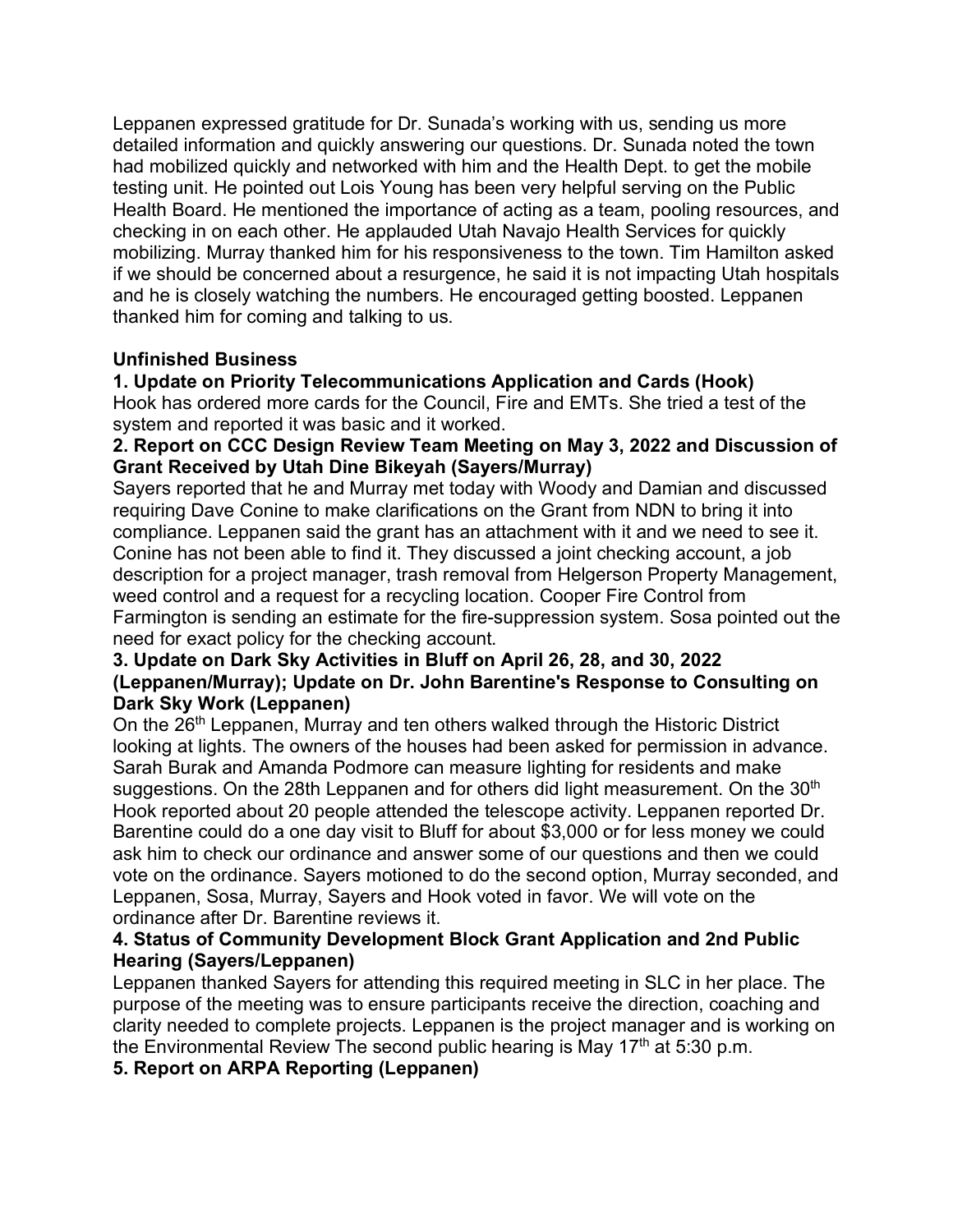Leppanen reported this has been submitted and contains federal and state matching funds.

# **6. Discussion and Vote on Edits to the Zoning Ordinance (All)**

Leppanen explained the Council discussed the edits and alternatives in detail at the April 21<sup>st</sup> Work Session. The vote was moved to the end of the meeting.

# **7. Discussion and Vote on Edits to Exterior Lighting Ordinance (All)**

Murray motioned to get the review of the ordinance done first and then vote on the ordinance, Sayers seconded and Leppanen, Sosa, Murray, Sayers and Hook voted in favor. This will be voted on at the May  $10<sup>th</sup>$  meeting

## **8. Update on Planning and Zoning (Hook), CIRD Update (Hook), Update on San Juan County Commission Meeting of May 3, 2022 (Leppanen)**

Hook reported P&Z is reviewing the sign ordinance and creating forms. The joint meeting with the Council is tomorrow at 6:30 p.m. The CIRD has a new meeting format. Leppanen expressed concern that two of our Commissioners are not following procedure and District law to fill an interim attorney position created by Kendall Laws leaving. The position will be filled by Alex Goble in November. It puts the County at risk for a law suit. Leppanen will listen to the Commission meeting and report back.

# **9. Update on Bluff Cemetery Board (Leppanen)**

Mack McDonald has been running an ad for the three vacancies on the Cemetery Board. Leppanen has submitted a letter of intent and encouraged other interested parties to do so.

## **New Business**

#### **10. Review and Discussion of 2022 Amended Budget, Presentation and Adoption of 2023 Tentative Proposed Budget (no vote) and Public Hearings (Leppanen/Sosa)**

Leppanen and Sosa are working with our accountant and the amended budget is finished, the 2023 budget will be finished soon. The public hearing for the budgets is May  $12^{th}$  at 6:00 p.m.

#### **11. Discussion and Vote on Action Related to the Bureau of Land Management's Notice on Cactus Park Fuels Treatment (U18WN0602) and Historic Properties Treatment Plan Telecommunication Right-of-Way (All)**

Leppanen received two notices and passed them on to Britt Hornsby, our BLM representative.

One is a site visit looking at archeological damage caused by Emery Telecom. Sayers is interested in going with Hornsby on the site visit.

## **12. Discussion of Possible New Project with AmeriCorps that Came Out of a Telephone Conference on April 25, 2022 (Hook/Leppanen)**

Leppanen and Hook explained the town or other entities have the possibility of a Vista volunteer or AmeriCorps team this Fall. They will get more information.

# **13. Other**

Murray expressed disappointment in what is happening with the Supreme Court. A group of people met at the Community Center at 5:00 p.m. in protest of the direction the Supreme Court seems to be going.

# **6. Discussion and Vote on Edits to the Zoning Ordinance (All)**